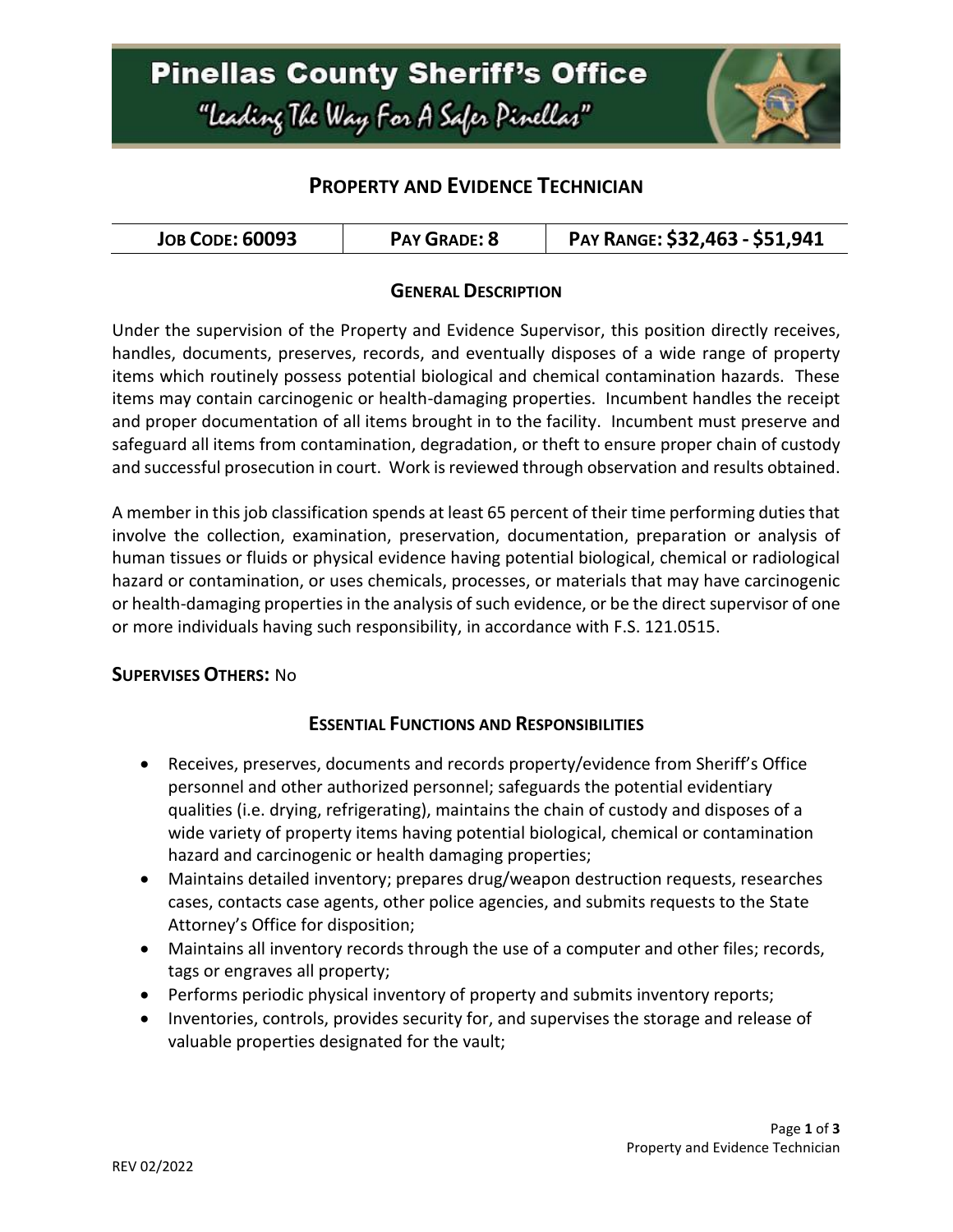# **Pinellas County Sheriff's Office** "Leading The Way For A Safer Pinellar"



- Utilizes the computer to enter required information for record keeping, correspondence, reports and inquiry;
- Accesses property and evidence for various law enforcement agencies and the public by utilizing large mobile machinery (i.e. forklift);
- Collects property and evidence from various pick up locations throughout Pinellas County utilizing an agency vehicle;
- Gathers and maintains strict control over items to be auctioned and money to be turned in to Fiscal Affairs;
- Participates in Sheriff's Office recruitment and community relations activities as directed.

Regular and reliable attendance is required as an essential function of the position.

This position is considered essential and, in the event of an emergency or natural disaster, will be required to report to work.

This list is not intended to be all-inclusive, and you may not be responsible for every item listed. The employer reserves the right to assign additional functions and responsibilities as necessary.

### **QUALIFICATIONS**

- High school graduation or equivalent diploma from an institution accredited by an accrediting body recognized by the U. S. Dept. of Education or licensed as a degree granting institution by the Commission for Independent Education AND three (3) years' responsible experience in records management, inventory control, warehousing, or related field
- Or equivalent combination of education and experience
- Data entry accuracy of 80%
- Typing speed of 25 wpm
- Must possess a valid Florida driver's license
- Consideration for this position requires a credit check

### **KNOWLEDGE, SKILLS, AND ABILITIES**

- Knowledge of various database and research software required to efficiently perform the essential functions and job duties
- Ability to safely operate a vehicle and other mobile machinery
- Ability to perform all functions of the job classification without posing a direct threat to the health or safety of other individuals in the workplace